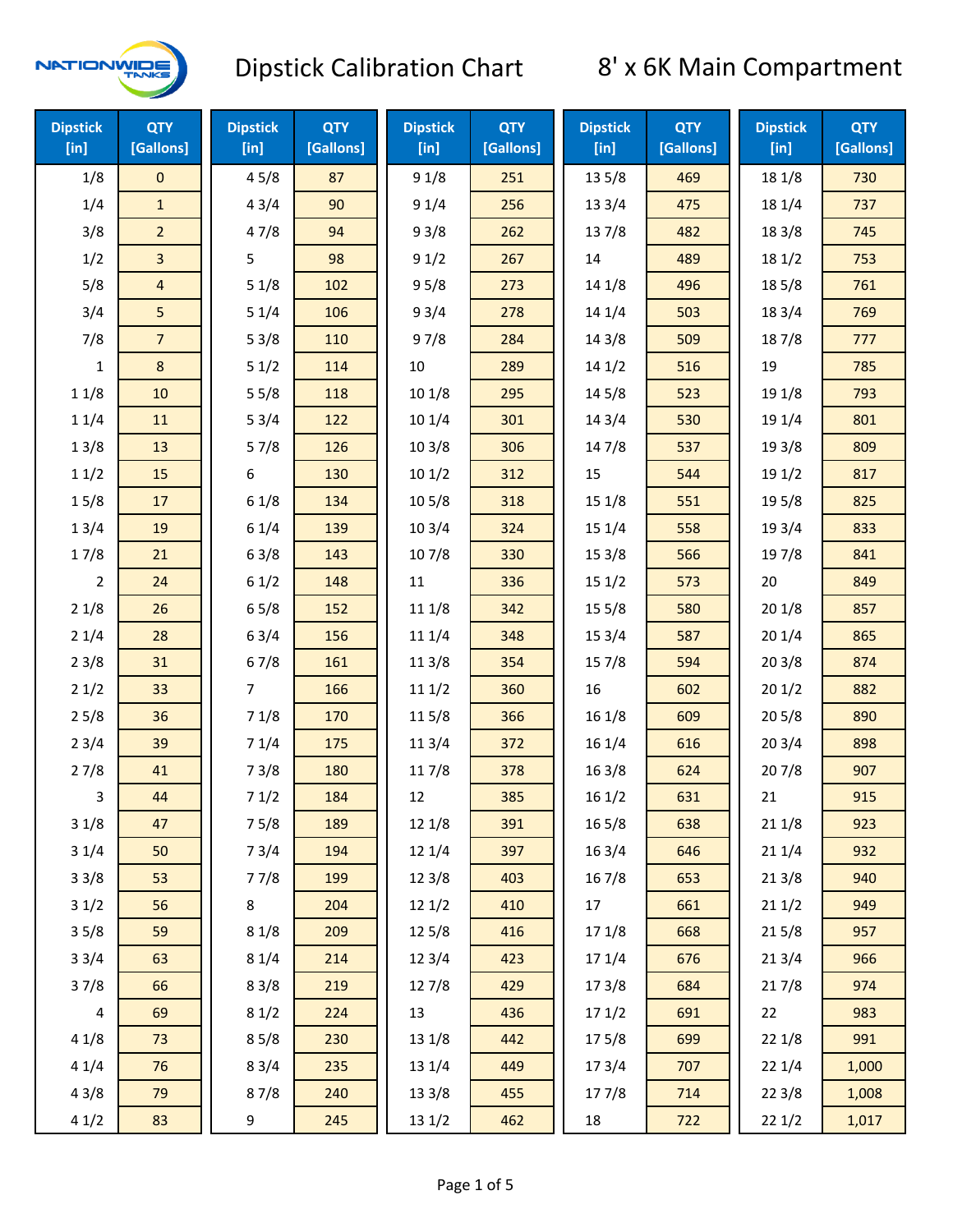

| <b>Dipstick</b><br>$[$ in] | <b>QTY</b><br>[Gallons] | <b>Dipstick</b><br>$[$ in] | <b>QTY</b><br>[Gallons] | <b>Dipstick</b><br>$[$ in] | <b>QTY</b><br>[Gallons] | <b>Dipstick</b><br>$[$ in] | <b>QTY</b><br>[Gallons] | <b>Dipstick</b><br>$[$ in] | <b>QTY</b><br>[Gallons] |
|----------------------------|-------------------------|----------------------------|-------------------------|----------------------------|-------------------------|----------------------------|-------------------------|----------------------------|-------------------------|
| 225/8                      | 1,026                   | 271/8                      | 1,350                   | 315/8                      | 1,697                   | 36 1/8                     | 2,062                   | 40 5/8                     | 2,439                   |
| 223/4                      | 1,034                   | 271/4                      | 1,359                   | 31 3/4                     | 1,707                   | 36 1/4                     | 2,072                   | 40 3/4                     | 2,449                   |
| 227/8                      | 1,043                   | 273/8                      | 1,369                   | 317/8                      | 1,717                   | 363/8                      | 2,082                   | 407/8                      | 2,460                   |
| 23                         | 1,052                   | 271/2                      | 1,378                   | 32                         | 1,727                   | 361/2                      | 2,093                   | 41                         | 2,470                   |
| 23 1/8                     | 1,060                   | 275/8                      | 1,387                   | 32 1/8                     | 1,737                   | 365/8                      | 2,103                   | 41 1/8                     | 2,481                   |
| 231/4                      | 1,069                   | 273/4                      | 1,397                   | 32 1/4                     | 1,747                   | 363/4                      | 2,113                   | 41 1/4                     | 2,492                   |
| 233/8                      | 1,078                   | 277/8                      | 1,406                   | 323/8                      | 1,757                   | 36 7/8                     | 2,124                   | 413/8                      | 2,502                   |
| 231/2                      | 1,087                   | 28                         | 1,416                   | 321/2                      | 1,767                   | 37                         | 2,134                   | 411/2                      | 2,513                   |
| 23 5/8                     | 1,095                   | 28 1/8                     | 1,425                   | 325/8                      | 1,777                   | 37 1/8                     | 2,144                   | 41 5/8                     | 2,524                   |
| 233/4                      | 1,104                   | 28 1/4                     | 1,435                   | 32 3/4                     | 1,787                   | 37 1/4                     | 2,155                   | 41 3/4                     | 2,534                   |
| 237/8                      | 1,113                   | 28 3/8                     | 1,444                   | 327/8                      | 1,797                   | 37 3/8                     | 2,165                   | 417/8                      | 2,545                   |
| 24                         | 1,122                   | 281/2                      | 1,454                   | 33                         | 1,807                   | 371/2                      | 2,176                   | 42                         | 2,555                   |
| 24 1/8                     | 1,131                   | 285/8                      | 1,463                   | 33 1/8                     | 1,817                   | 375/8                      | 2,186                   | 42 1/8                     | 2,566                   |
| 241/4                      | 1,140                   | 283/4                      | 1,473                   | 33 1/4                     | 1,827                   | 373/4                      | 2,196                   | 42 1/4                     | 2,577                   |
| 243/8                      | 1,149                   | 28 7/8                     | 1,483                   | 33 3/8                     | 1,837                   | 377/8                      | 2,207                   | 42 3/8                     | 2,587                   |
| 241/2                      | 1,158                   | 29                         | 1,492                   | 33 1/2                     | 1,847                   | 38                         | 2,217                   | 421/2                      | 2,598                   |
| 245/8                      | 1,167                   | 29 1/8                     | 1,502                   | 33 5/8                     | 1,857                   | 38 1/8                     | 2,228                   | 42 5/8                     | 2,609                   |
| 243/4                      | 1,176                   | 29 1/4                     | 1,511                   | 33 3/4                     | 1,867                   | 38 1/4                     | 2,238                   | 42 3/4                     | 2,619                   |
| 247/8                      | 1,185                   | 293/8                      | 1,521                   | 337/8                      | 1,877                   | 38 3/8                     | 2,249                   | 42 7/8                     | 2,630                   |
| 25                         | 1,194                   | 291/2                      | 1,531                   | 34                         | 1,888                   | 38 1/2                     | 2,259                   | 43                         | 2,641                   |
| 25 1/8                     | 1,203                   | 295/8                      | 1,540                   | 34 1/8                     | 1,898                   | 38 5/8                     | 2,270                   | 43 1/8                     | 2,652                   |
| 251/4                      | 1,212                   | 293/4                      | 1,550                   | 34 1/4                     | 1,908                   | 38 3/4                     | 2,280                   | 43 1/4                     | 2,662                   |
| 253/8                      | 1,221                   | 297/8                      | 1,560                   | 34 3/8                     | 1,918                   | 387/8                      | 2,291                   | 43 3/8                     | 2,673                   |
| 251/2                      | 1,230                   | 30                         | 1,569                   | 34 1/2                     | 1,928                   | 39                         | 2,301                   | 43 1/2                     | 2,684                   |
| 255/8                      | 1,239                   | 301/8                      | 1,579                   | 345/8                      | 1,938                   | 39 1/8                     | 2,312                   | 43 5/8                     | 2,694                   |
| 253/4                      | 1,248                   | 30 1/4                     | 1,589                   | 34 3/4                     | 1,949                   | 39 1/4                     | 2,322                   | 43 3/4                     | 2,705                   |
| 257/8                      | 1,257                   | 303/8                      | 1,599                   | 347/8                      | 1,959                   | 39 3/8                     | 2,333                   | 437/8                      | 2,716                   |
| 26                         | 1,267                   | 301/2                      | 1,608                   | 35                         | 1,969                   | 39 1/2                     | 2,343                   | 44                         | 2,727                   |
| 26 1/8                     | 1,276                   | 305/8                      | 1,618                   | 35 1/8                     | 1,979                   | 39 5/8                     | 2,354                   | 44 1/8                     | 2,737                   |
| 26 1/4                     | 1,285                   | 303/4                      | 1,628                   | 35 1/4                     | 1,990                   | 39 3/4                     |                         | 44 1/4                     | 2,748                   |
| 26 3/8                     | 1,294                   | 307/8                      | 1,638                   | 35 3/8                     | 2,000                   | 397/8                      | 2,375                   | 44 3/8                     | 2,759                   |
| 261/2                      | 1,303                   | 31                         | 1,648                   | 351/2                      | 2,010                   | 40                         | 2,386                   | 44 1/2                     | 2,769                   |
| 265/8                      | 1,313                   | 31 1/8                     | 1,658                   | 35 5/8                     | 2,020                   | 40 1/8                     | 2,396                   | 44 5/8                     | 2,780                   |
| 263/4                      | 1,322                   | 31 1/4                     | 1,667                   | 35 3/4                     | 2,031                   | 40 1/4                     | 2,407                   | 44 3/4                     | 2,791                   |
| 267/8                      | 1,331                   | 313/8                      | 1,677                   | 357/8                      | 2,041                   | 40 3/8                     | 2,417                   | 447/8                      | 2,802                   |
| 27                         | 1,341                   | 311/2                      | 1,687                   | 36                         | 2,051                   | 40 1/2                     | 2,428                   | 45                         | 2,812                   |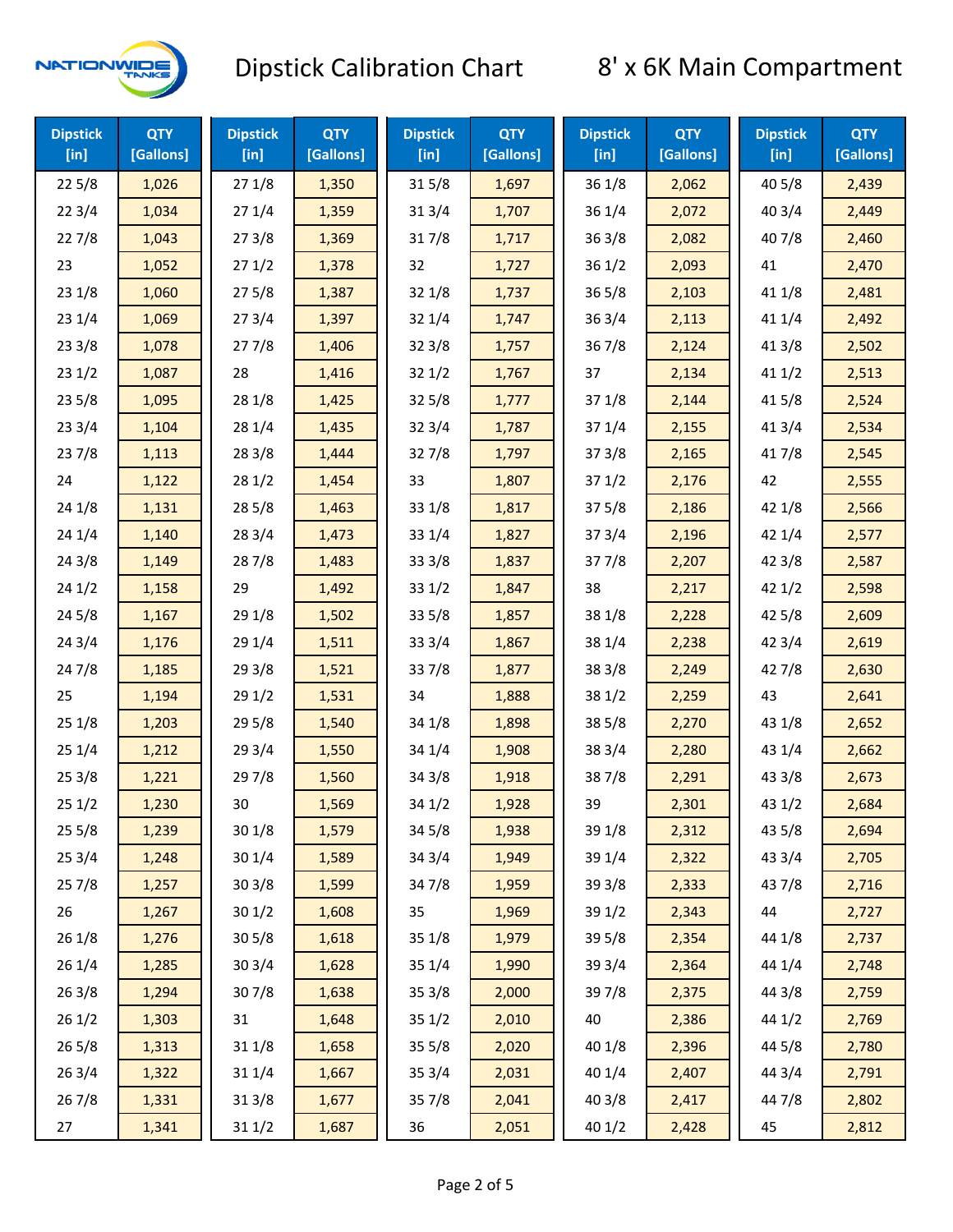

| <b>Dipstick</b><br>$[$ in] | <b>QTY</b><br>[Gallons] | <b>Dipstick</b><br>$[$ in] | <b>QTY</b><br>[Gallons] | <b>Dipstick</b><br>$[$ in] | <b>QTY</b><br>[Gallons] | <b>Dipstick</b><br>$[$ in] | <b>QTY</b><br>[Gallons] | <b>Dipstick</b><br>$[$ in] | <b>QTY</b><br>[Gallons] |
|----------------------------|-------------------------|----------------------------|-------------------------|----------------------------|-------------------------|----------------------------|-------------------------|----------------------------|-------------------------|
| 45 1/8                     | 2,823                   | 49 5/8                     | 3,211                   | 54 1/8                     | 3,597                   | 58 5/8                     | 3,976                   | 63 1/8                     | 4,345                   |
| 45 1/4                     | 2,834                   | 49 3/4                     | 3,222                   | 54 1/4                     | 3,607                   | 58 3/4                     | 3,987                   | 63 1/4                     | 4,355                   |
| 45 3/8                     | 2,845                   | 49 7/8                     | 3,232                   | 54 3/8                     | 3,618                   | 587/8                      | 3,997                   | 63 3/8                     | 4,365                   |
| 45 1/2                     | 2,855                   | 50                         | 3,243                   | 54 1/2                     | 3,629                   | 59                         | 4,008                   | 63 1/2                     | 4,375                   |
| 45 5/8                     | 2,866                   | 50 1/8                     | 3,254                   | 54 5/8                     | 3,639                   | 59 1/8                     | 4,018                   | 63 5/8                     | 4,385                   |
| 45 3/4                     | 2,877                   | 501/4                      | 3,265                   | 54 3/4                     | 3,650                   | 59 1/4                     | 4,028                   | 63 3/4                     | 4,395                   |
| 45 7/8                     | 2,888                   | 503/8                      | 3,275                   | 54 7/8                     | 3,661                   | 59 3/8                     | 4,039                   | 63 7/8                     | 4,405                   |
| 46                         | 2,898                   | 501/2                      | 3,286                   | 55                         | 3,671                   | 59 1/2                     | 4,049                   | 64                         | 4,415                   |
| 46 1/8                     | 2,909                   | 505/8                      | 3,297                   | 55 1/8                     | 3,682                   | 59 5/8                     | 4,059                   | 64 1/8                     | 4,425                   |
| 46 1/4                     | 2,920                   | 503/4                      | 3,308                   | 55 1/4                     | 3,692                   | 59 3/4                     | 4,070                   | 64 1/4                     | 4,435                   |
| 46 3/8                     | 2,931                   | 507/8                      | 3,318                   | 55 3/8                     | 3,703                   | 597/8                      | 4,080                   | 64 3/8                     | 4,445                   |
| 46 1/2                     | 2,942                   | 51                         | 3,329                   | 551/2                      | 3,714                   | 60                         | 4,090                   | 64 1/2                     | 4,454                   |
| 46 5/8                     | 2,952                   | 51 1/8                     | 3,340                   | 55 5/8                     | 3,724                   | 60 1/8                     | 4,101                   | 64 5/8                     | 4,464                   |
| 46 3/4                     | 2,963                   | 51 1/4                     | 3,351                   | 55 3/4                     | 3,735                   | 60 1/4                     | 4,111                   | 64 3/4                     | 4,474                   |
| 46 7/8                     | 2,974                   | 51 3/8                     | 3,361                   | 55 7/8                     | 3,745                   | 603/8                      | 4,121                   | 64 7/8                     | 4,484                   |
| 47                         | 2,985                   | 51 1/2                     | 3,372                   | 56                         | 3,756                   | 60 1/2                     | 4,131                   | 65                         | 4,494                   |
| 47 1/8                     | 2,995                   | 515/8                      | 3,383                   | 56 1/8                     | 3,767                   | 60 5/8                     | 4,142                   | 65 1/8                     | 4,504                   |
| 47 1/4                     | 3,006                   | 51 3/4                     | 3,394                   | 56 1/4                     | 3,777                   | 60 3/4                     | 4,152                   | 65 1/4                     | 4,514                   |
| 47 3/8                     | 3,017                   | 517/8                      | 3,404                   | 56 3/8                     | 3,788                   | 607/8                      | 4,162                   | 65 3/8                     | 4,523                   |
| 471/2                      | 3,028                   | 52                         | 3,415                   | 56 1/2                     | 3,798                   | 61                         | 4,172                   | 65 1/2                     | 4,533                   |
| 475/8                      | 3,038                   | 52 1/8                     | 3,426                   | 56 5/8                     | 3,809                   | 61 1/8                     | 4,183                   | 65 5/8                     | 4,543                   |
| 47 3/4                     | 3,049                   | 52 1/4                     | 3,436                   | 56 3/4                     | 3,819                   | 61 1/4                     | 4,193                   | 65 3/4                     | 4,553                   |
| 47 7/8                     | 3,060                   | 52 3/8                     | 3,447                   | 567/8                      | 3,830                   | 61 3/8                     | 4,203                   | 65 7/8                     | 4,562                   |
| 48                         | 3,071                   | 521/2                      | 3,458                   | 57                         | 3,840                   | 611/2                      | 4,213                   | 66                         | 4,572                   |
| 48 1/8                     | 3,082                   | 52 5/8                     | 3,469                   | 57 1/8                     | 3,851                   | 615/8                      | 4,223                   | 66 1/8                     | 4,582                   |
| 48 1/4                     | 3,092                   | 52 3/4                     | 3,479                   | 571/4                      | 3,861                   | 61 3/4                     | 4,234                   | 66 1/4                     | 4,592                   |
| 48 3/8                     | 3,103                   | 527/8                      | 3,490                   | 57 3/8                     | 3,872                   | 617/8                      | 4,244                   | 66 3/8                     | 4,601                   |
| 48 1/2                     | 3,114                   | 53                         | 3,501                   | 57 1/2                     | 3,882                   | 62                         | 4,254                   | 66 1/2                     | 4,611                   |
| 48 5/8                     | 3,125                   | 53 1/8                     | 3,511                   | 57 5/8                     | 3,893                   | 62 1/8                     | 4,264                   | 66 5/8                     | 4,621                   |
| 48 3/4                     | 3,135                   | 53 1/4                     | 3,522                   | 573/4                      | 3,903                   | 62 1/4                     | 4,274                   | 66 3/4                     | 4,630                   |
| 487/8                      | 3,146                   | 53 3/8                     | 3,533                   | 577/8                      | 3,914                   | 62 3/8                     | 4,284                   | 66 7/8                     | 4,640                   |
| 49                         | 3,157                   | 53 1/2                     | 3,543                   | 58                         | 3,924                   | 62 1/2                     | 4,294                   | 67                         | 4,649                   |
| 49 1/8                     | 3,168                   | 53 5/8                     | 3,554                   | 58 1/8                     | 3,935                   | 62 5/8                     | 4,305                   | 671/8                      | 4,659                   |
| 49 1/4                     | 3,178                   | 53 3/4                     | 3,565                   | 58 1/4                     | 3,945                   | 62 3/4                     | 4,315                   | 671/4                      | 4,669                   |
| 49 3/8                     | 3,189                   | 537/8                      | 3,575                   | 58 3/8                     | 3,955                   | 627/8                      | 4,325                   | 673/8                      | 4,678                   |
| 49 1/2                     | 3,200                   | 54                         | 3,586                   | 58 1/2                     | 3,966                   | 63                         | 4,335                   | 67 1/2                     | 4,688                   |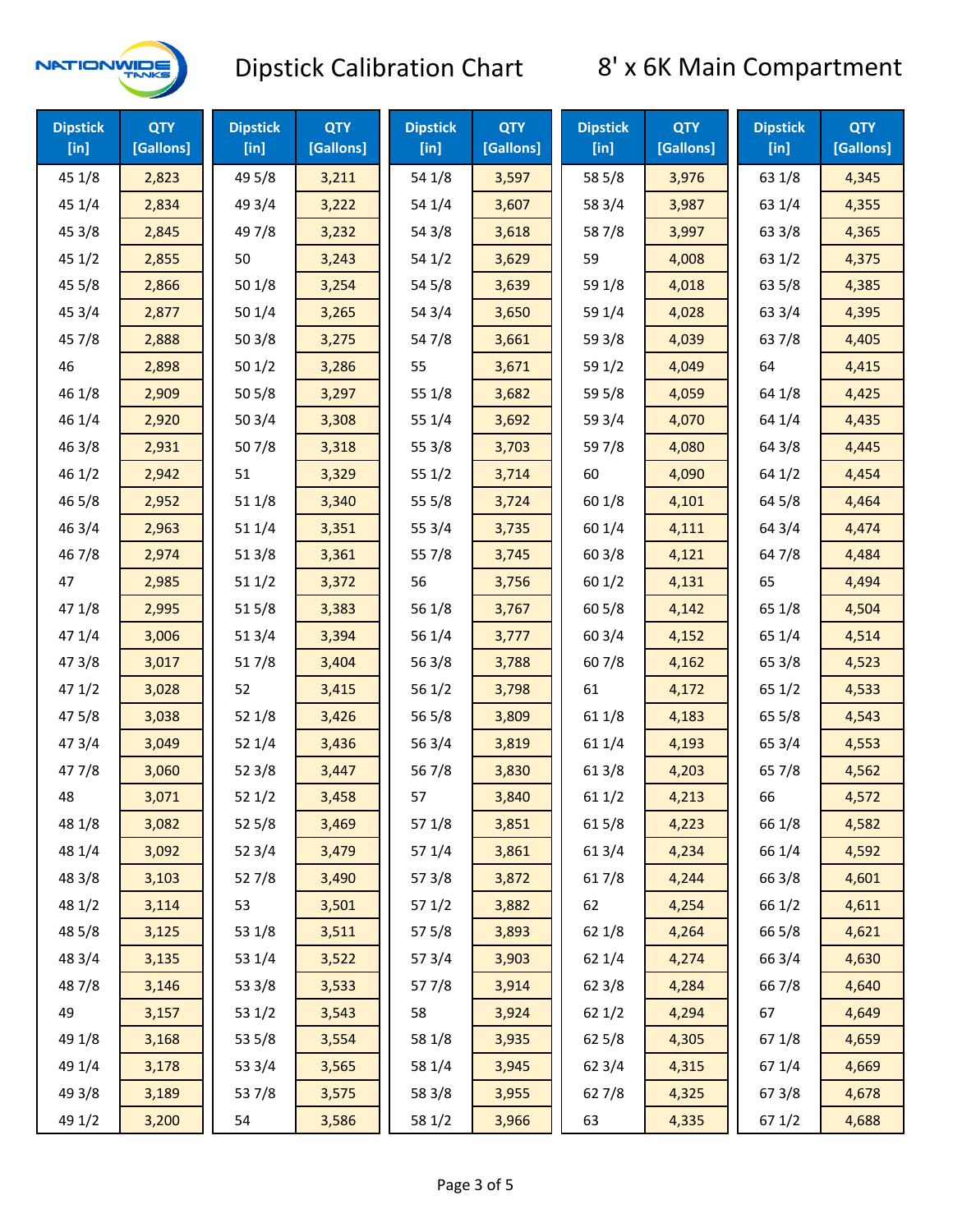

| <b>Dipstick</b><br>$[$ in] | <b>QTY</b><br>[Gallons] | <b>Dipstick</b><br>$[$ in] | <b>QTY</b><br>[Gallons] | <b>Dipstick</b><br>$[$ in] | <b>QTY</b><br>[Gallons] | <b>Dipstick</b><br>$[$ in] | <b>QTY</b><br>[Gallons] | <b>Dipstick</b><br>$[$ in] | <b>QTY</b><br>[Gallons] |
|----------------------------|-------------------------|----------------------------|-------------------------|----------------------------|-------------------------|----------------------------|-------------------------|----------------------------|-------------------------|
| 675/8                      | 4,697                   | 72 1/8                     | 5,028                   | 765/8                      | 5,333                   | 81 1/8                     | 5,604                   | 85 5/8                     | 5,835                   |
| 67 3/4                     | 4,707                   | 72 1/4                     | 5,037                   | 763/4                      | 5,341                   | 81 1/4                     | 5,611                   | 85 3/4                     | 5,841                   |
| 677/8                      | 4,716                   | 72 3/8                     | 5,046                   | 767/8                      | 5,349                   | 81 3/8                     | 5,618                   | 85 7/8                     | 5,847                   |
| 68                         | 4,726                   | 72 1/2                     | 5,055                   | 77                         | 5,357                   | 811/2                      | 5,625                   | 86                         | 5,852                   |
| 68 1/8                     | 4,735                   | 725/8                      | 5,064                   | 77 1/8                     | 5,365                   | 815/8                      | 5,632                   | 86 1/8                     | 5,858                   |
| 68 1/4                     | 4,745                   | 72 3/4                     | 5,072                   | 77 1/4                     | 5,373                   | 813/4                      | 5,639                   | 86 1/4                     | 5,863                   |
| 68 3/8                     | 4,754                   | 727/8                      | 5,081                   | 77 3/8                     | 5,381                   | 817/8                      | 5,646                   | 86 3/8                     | 5,869                   |
| 68 1/2                     | 4,763                   | 73                         | 5,090                   | 771/2                      | 5,388                   | 82                         | 5,653                   | 86 1/2                     | 5,875                   |
| 68 5/8                     | 4,773                   | 73 1/8                     | 5,099                   | 775/8                      | 5,396                   | 82 1/8                     | 5,659                   | 86 5/8                     | 5,880                   |
| 68 3/4                     | 4,782                   | 73 1/4                     | 5,107                   | 773/4                      | 5,404                   | 82 1/4                     | 5,666                   | 86 3/4                     | 5,885                   |
| 687/8                      | 4,792                   | 73 3/8                     | 5,116                   | 777/8                      | 5,412                   | 82 3/8                     | 5,673                   | 867/8                      | 5,891                   |
| 69                         | 4,801                   | 73 1/2                     | 5,125                   | 78                         | 5,420                   | 821/2                      | 5,679                   | 87                         | 5,896                   |
| 69 1/8                     | 4,810                   | 73 5/8                     | 5,133                   | 78 1/8                     | 5,427                   | 82 5/8                     | 5,686                   | 871/8                      | 5,901                   |
| 69 1/4                     | 4,820                   | 73 3/4                     | 5,142                   | 78 1/4                     | 5,435                   | 82 3/4                     | 5,693                   | 871/4                      | 5,907                   |
| 69 3/8                     | 4,829                   | 737/8                      | 5,150                   | 78 3/8                     | 5,443                   | 827/8                      | 5,699                   | 87 3/8                     | 5,912                   |
| 69 1/2                     | 4,838                   | 74                         | 5,159                   | 78 1/2                     | 5,450                   | 83                         | 5,706                   | 871/2                      | 5,917                   |
| 69 5/8                     | 4,847                   | 74 1/8                     | 5,167                   | 78 5/8                     | 5,458                   | 83 1/8                     | 5,712                   | 87 5/8                     | 5,922                   |
| 69 3/4                     | 4,857                   | 74 1/4                     | 5,176                   | 78 3/4                     | 5,466                   | 83 1/4                     | 5,719                   | 87 3/4                     | 5,927                   |
| 697/8                      | 4,866                   | 74 3/8                     | 5,184                   | 787/8                      | 5,473                   | 83 3/8                     | 5,725                   | 877/8                      | 5,932                   |
| 70                         | 4,875                   | 74 1/2                     | 5,193                   | 79                         | 5,481                   | 83 1/2                     | 5,732                   | 88                         | 5,937                   |
| 70 1/8                     | 4,884                   | 74 5/8                     | 5,201                   | 79 1/8                     | 5,488                   | 83 5/8                     | 5,738                   | 88 1/8                     | 5,942                   |
| 70 1/4                     | 4,893                   | 74 3/4                     | 5,210                   | 79 1/4                     | 5,496                   | 83 3/4                     | 5,744                   | 88 1/4                     | 5,947                   |
| 70 3/8                     | 4,902                   | 74 7/8                     | 5,218                   | 79 3/8                     | 5,503                   | 837/8                      | 5,751                   | 88 3/8                     | 5,952                   |
| 70 1/2                     | 4,912                   | 75                         | 5,226                   | 79 1/2                     | 5,510                   | 84                         | 5,757                   | 88 1/2                     | 5,957                   |
| 70 5/8                     | 4,921                   | 75 1/8                     | 5,235                   | 79 5/8                     | 5,518                   | 84 1/8                     | 5,763                   | 88 5/8                     | 5,962                   |
| 70 3/4                     | 4,930                   | 75 1/4                     | 5,243                   | 79 3/4                     | 5,525                   | 84 1/4                     | 5,769                   | 88 3/4                     | 5,967                   |
| 70 7/8                     | 4,939                   | 75 3/8                     | 5,251                   | 79 7/8                     | 5,533                   | 84 3/8                     | 5,776                   | 887/8                      | 5,971                   |
| 71                         | 4,948                   | 75 1/2                     | 5,260                   | 80                         | 5,540                   | 84 1/2                     | 5,782                   | 89                         | 5,976                   |
| 71 1/8                     | 4,957                   | 75 5/8                     | 5,268                   | 80 1/8                     | 5,547                   | 84 5/8                     | 5,788                   | 89 1/8                     | 5,981                   |
| 71 1/4                     | 4,966                   | 75 3/4                     | 5,276                   | 80 1/4                     | 5,554                   | 84 3/4                     | 5,794                   | 89 1/4                     | 5,985                   |
| 713/8                      | 4,975                   | 75 7/8                     | 5,284                   | 803/8                      | 5,562                   | 84 7/8                     | 5,800                   | 89 3/8                     | 5,990                   |
| 71 1/2                     | 4,984                   | 76                         | 5,292                   | 80 1/2                     | 5,569                   | 85                         | 5,806                   | 89 1/2                     | 5,994                   |
| 715/8                      | 4,993                   | 76 1/8                     | 5,301                   | 80 5/8                     | 5,576                   | 85 1/8                     | 5,812                   | 89 5/8                     | 5,998                   |
| 713/4                      | 5,002                   | 76 1/4                     | 5,309                   | 80 3/4                     | 5,583                   | 85 1/4                     | 5,818                   | 89 3/4                     | 6,003                   |
| 717/8                      | 5,011                   | 763/8                      | 5,317                   | 807/8                      | 5,590                   | 85 3/8                     | 5,823                   | 897/8                      | 6,007                   |
| 72                         | 5,020                   | 76 1/2                     | 5,325                   | 81                         | 5,597                   | 85 1/2                     | 5,829                   | 90                         | 6,011                   |